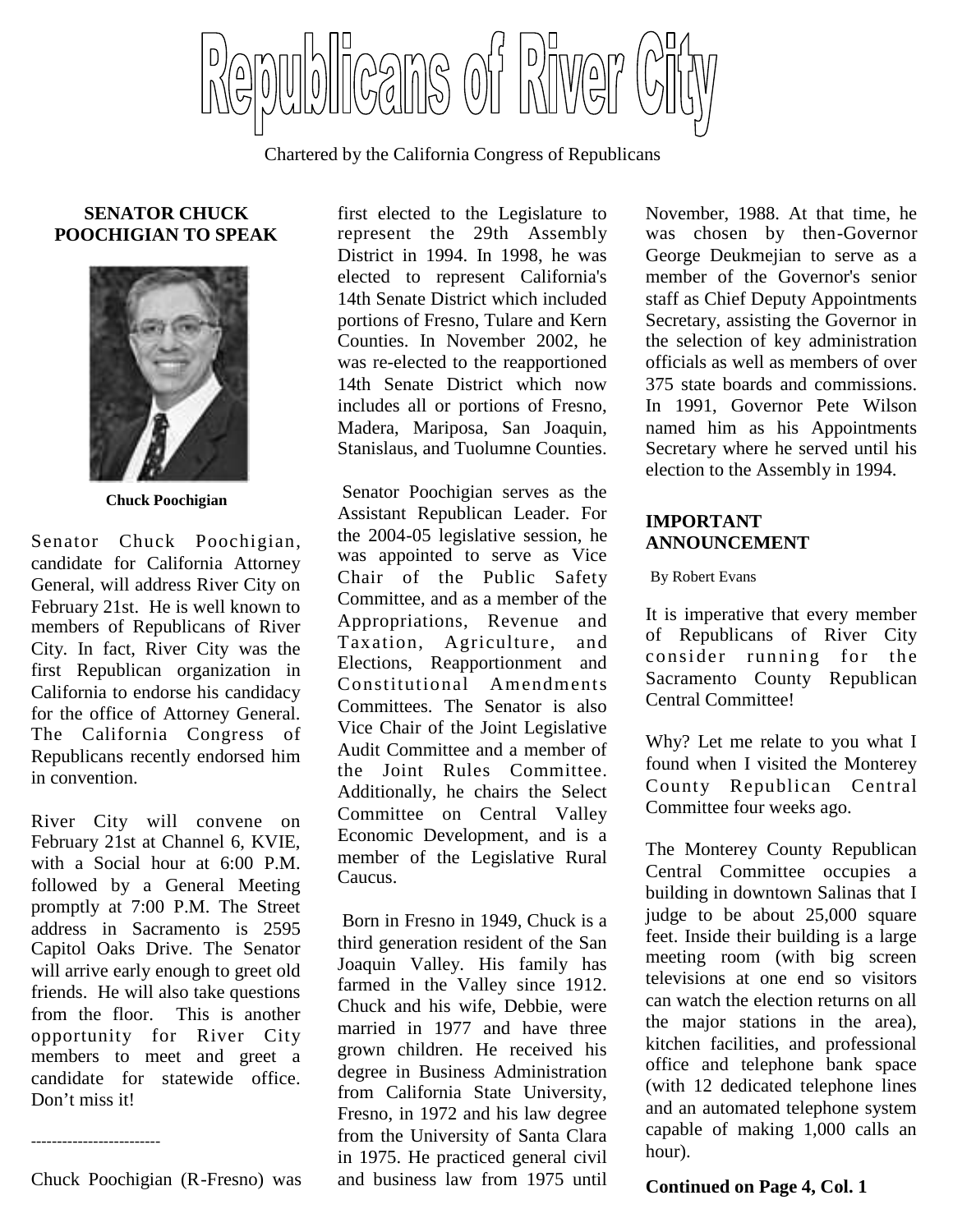**Page 2**



Honorable Dave Cox

### **SENATOR COX RECEIVES OUTSTANDING SENATOR AWARD**

In recognition of his support of law enforcement and public safety, the California State Sheriffs' Association named Senator Dave Cox (R-Fair Oaks) as an "Outstanding Senator for 2005."

CSSA President, San Diego County Sheriff Bill Kolender said, "California's Sheriffs are very pleased to present this award to Senator Cox. His support on issues of importance to public safety and law enforcement is truly appreciated. His commitment to these issues has been a significant factor in our success in upholding our oath to the citizens we are sworn to protect. We are proud to recognize his work in support of public safety."

"California's Sheriffs and their departments have a tremendous responsibility to protect the public, and I salute their efforts," Senator Cox said. "It has been a pleasure to work with the members of the California State Sheriffs' Association to ensure they have the necessary resources to continue their outstanding level of service to the people of California."

During this year's legislative process, Senator Cox provided critical support of law enforcement budget issues to protect important public safety programs, such as COPS, Rural and Small County Sheriffs' funding, rural crime prevention funding as well as funding to methamphetamine production and use. He has been active in working on identity theft prevention issues and authoring legislation to target repeat drunk drivers.

In presenting the award, CSSA applauded the Senator on protecting the rights of all Californians. "Senator Cox is an excellent public safety advocate, consistently supporting tough penalties for dangerous criminals while fighting hard to protect critical funding for law enforcement across California," said Modoc County Sheriff Bruce Mix. "We are is fortunate to have such an effective voice representing us in Sacramento."

Amador County Sheriff Mike Prizmich said, "Senator Cox is a great champion for public safety. We appreciate his willingness to work with us and we thank him for his commitment to better serve all Californians."

#### THE SOLAR ENERGY **INITIATIVE**

After a legislative bill to enact a \$3 billion program to encourage the deployment of solar energy in California stalled last year due to Democrat's insistence on uniononly solar installers, the California Public Utilities Commission decided to adopt a similar program, and put it into effect this year.

The California Solar Initiative provides \$2.9 billion in incentives to solar energy installations over the next ten years. The PUC itself will administer an incentive

program through rebates to customers who install photovoltaic panels on their homes. The California Energy Commission will manage a \$350 million program targeted at new home construction. The funds for the program will be generated by charges on all energy customers of approximately \$12 per year. However, the net effect on customer's bills will be minimal because of the 2007 expiration of a surcharge on energy bills that has been used to repay the rate reduction bonds authorized in 1996 for the infamous electric utility restructuring plan adopted that year by the State Legislature.

## **ON THIS DATE IN HISTORY**

February 1, 1865 – Chief Justice Salmon Chase, swears in Republican John S. Rock, first African-American to be admitted to practice before the U. S. Supreme Court.

February 3, 1870 – After passing the House with 98% support and 97% Democrat opposition, Republicans'  $15<sup>th</sup>$  Amendment is ratified, granting the vote to all Americans regardless of race.

February 8, 1894 - Democrat Congress and Democrat President Grover Cleveland join to repeal Republicans' Enforcement Act, which had enabled African-Americans to vote.

February 25, 1870 – A former slave, Mississippi Republican Hiram Revels, becomes the first African-American U. S. Senator.

February 27, 1860 – Abraham Lincoln launches his campaign for the Republican presidential nomination with speech at the Cooper Institute in New York.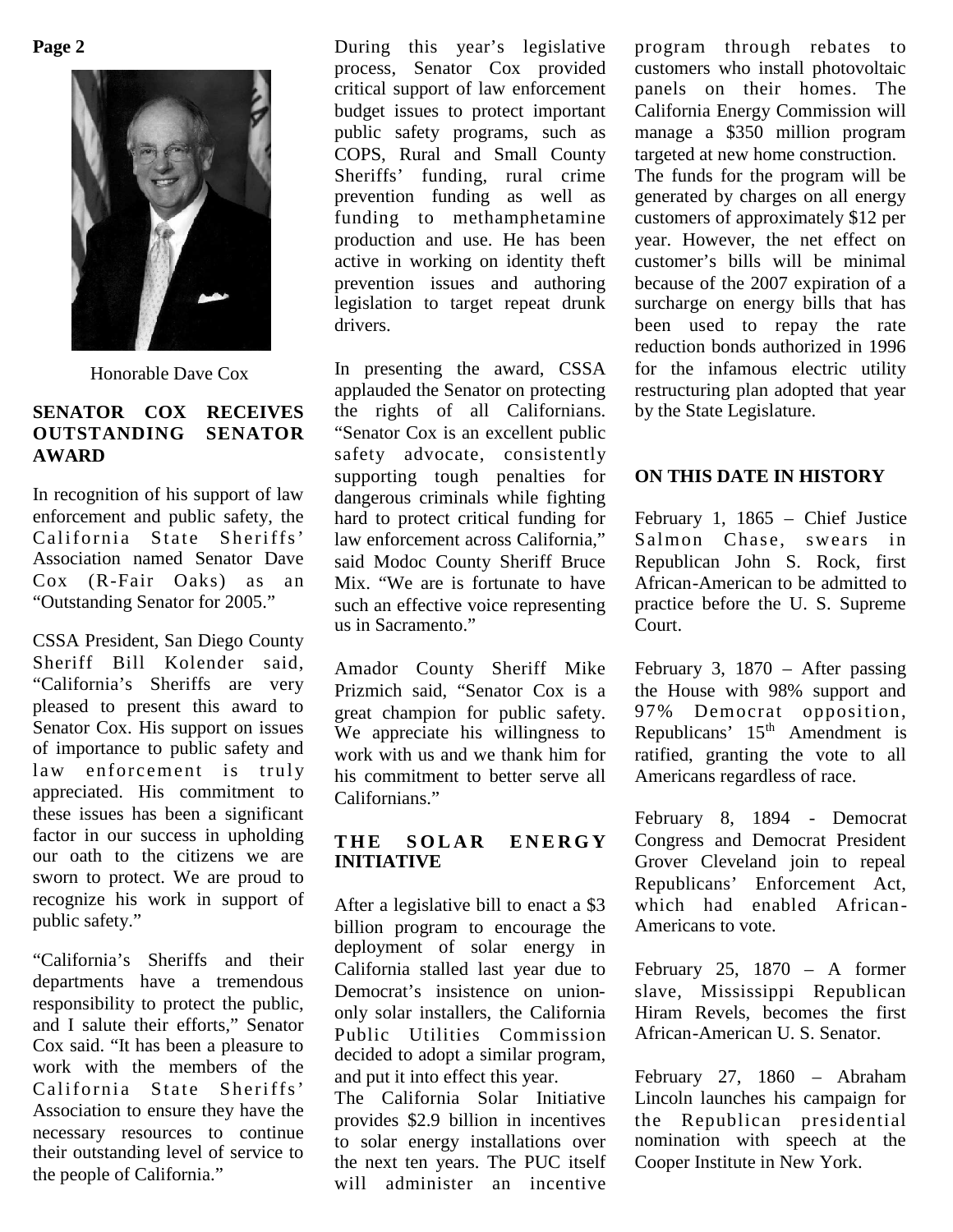**Page 3**



The Honorable Roger Niello

## **G O V E R N O R ' S B U D G E T PROPOSAL**

The Governor released his 2006-07 Budget proposal on January 10. The proposal represents a good starting point for the legislature to begin work on debating and producing a final budget document later this summer. Click here to review the Governor's proposal online.

With revenues to the state increasing beyond budget forecasts, the good news is that the Governor's proposal is balanced and contains no new tax increases. Compared to the 2005 Budget as enacted, revenue estimates have increased by \$5.5 billion over the 2 year-period 2004-05 and 2005-06. And while the economy continues to grow and provide more revenues to the state without new taxes, the bad news in the budget proposal is that the progress made on the structural budget last year is not carried forward in this year's plan, as the 06-07 budget contains a structural operating deficit of \$6.4 billion. My vote in support of last year's budget was made on the basis that progress was being made on the structural gap and it will be difficult for me to support a budget that does not continue that progress. Some other highlights of the Governor's budget include:

• A Priority for Paying Off the

Debt. The Governor proposes to call a halt, beginning in 2006- 07, to the state's recent habit of borrowing to balance its budget. The Administration intends to avoid any sale of \$3.7 billion in remaining Economic Recovery Bonds. Further, its financial plan anticipates that the bonds will be paid off four years ahead of schedule through transfers to the Budget Stabilization A c c o u n t r e quired by Proposition 58. It also would repay another \$1.2 billion of other prior-year obligations in 2006-07.

- Proposition 42 Protection. The budget proposes to amend the State Constitution to eliminate the state's ability to "suspend" Proposition 42 (beginning in 2007-08), which has led to large outstanding balances of funds that need to be repaid in the future. The budget proposes to repay \$920 million of the \$2.1 billion already owed.
- Budget Substantially Increases Funding for Schools. The Governor proposes over \$54.3 billion in Proposition 98 funding for schools and community colleges. This represents an increase in funding of \$4.3 billion (8.7 percent) over the current 2005- 06 level of about \$50 billion. The \$4.3 billion includes the following:

This increase is beyond sufficient to provide full funding for minimal attendance growth (0.21 percent) and a substantial cost-of-living adjustment (COLA) (5.18 percent), which together amounts to \$2.3 billion. The Governor proposes that \$2.7 billion of the increase be available to local school

districts as unrestricted funds.

- Per-Pupil Spending Increases Substantially. With the large increase proposed for education and a very small increase in pupil growth, \$54.3 billion would bring per-pupil K-12 Proposition 98 spending to about \$8,052 per-pupil and total K-12 spending from all sources would be nearly \$11,000 perpupil.
- Flood Control Comes to the Budget Forefront in a Post-Tsunami and Hurricane Katrina World. In addition to \$2.5 billion of Strategic Growth Plan bonds for flood control and levee maintenance, the Budget includes \$35 million General Fund to improve flood control systems. The Budget also includes \$41.3 million for 6 new and continuing flood control capital projects, including Folsom Dam modifications and raising. This funding would begin addressing the \$2 - \$5 billion in Central Valley levee infrastructure needs.

## **PRIMARY ELECTION FILING**

By Norman Jachens

On February 14 filing opens for elective offices such as Congress, State Senate, State Assembly, Board of Supervisors and the Republican County Central Committee.

Filing closes on March 10.

This is your chance to be a candidate for the Sacramento County Central Committee; you have no filing fee but you will need 20 valid signatures (but always get

**Continued on Page 4, Col 2**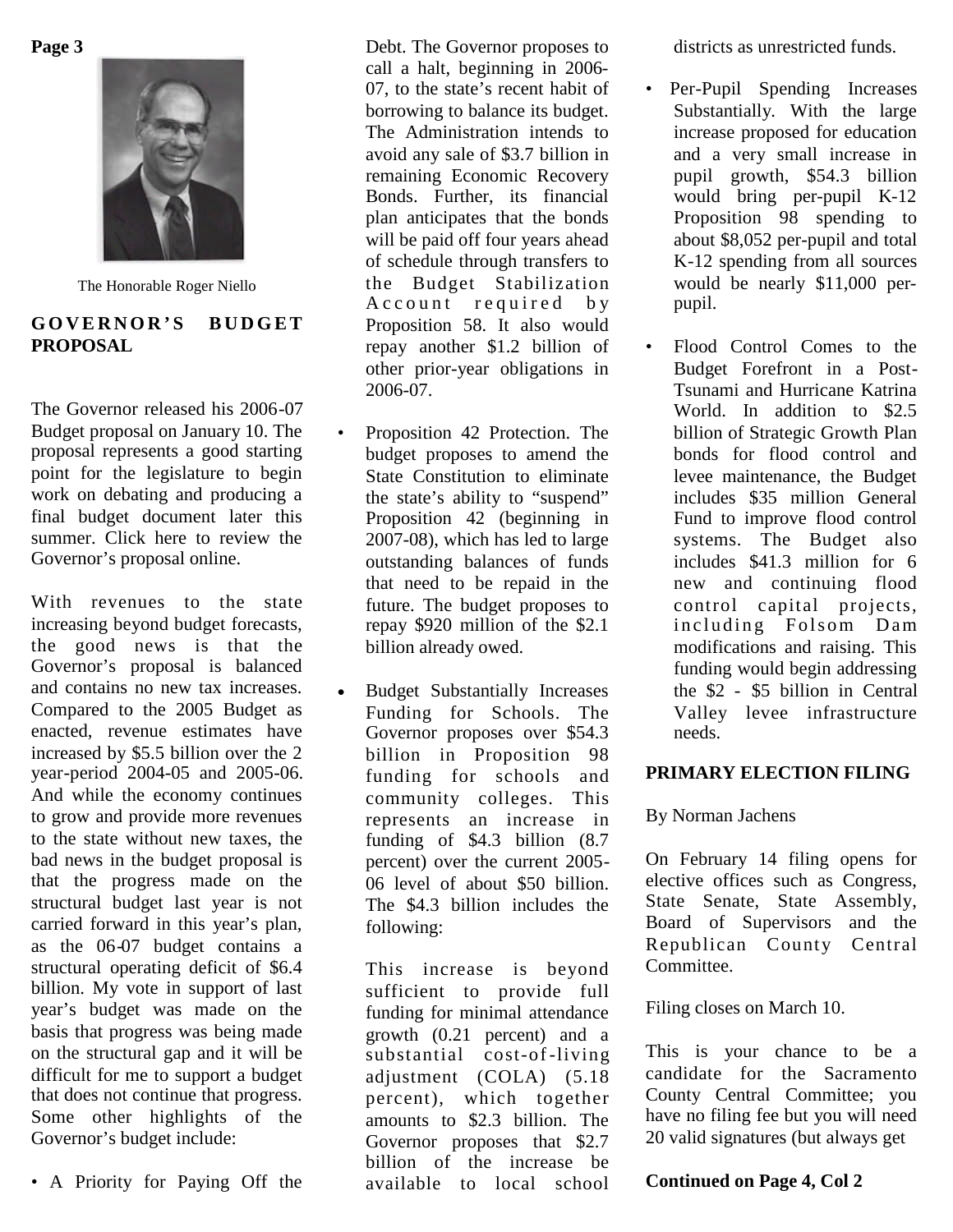## **IMPORTANT ANNOUNCEMENT (Cont.) Page 4**

How is that possible? Here is how Monterey does it; their chairperson provides general direction to his paid professional staff and spends almost all his time on fundraising. For this reason, the Monterey County Republican Central Committee has more than \$400,000 in funds to support their operations and to help elect local candidates.

That brings me to the Sacramento County Republican Central Committee. Our chairperson spends almost all her time on micromanaging her part time staff and NO time on fundraising. For this reason, the Sacramento County Republican Central Committee occupies a tiny office with no space for visitors to watch returns, no dedicated telephone lines, no automated system to call voters and most importantly no funds to help elect Republicans to local offices.

Republicans of River City can change the Sacramento County Republican Central Committee situation; run for central committee, get on the central committee and work to find a chairperson who will do what the chairperson over in Monterey is doing – raising funds instead of being a clerk running an office.

Change is in your hands - run for the Sacramento County Republican Central Committee.



# **PRIMARY ELECTION FILING (Cont.)**

more signatures because some may be invalid).

The signatures have to be obtained in the supervisory district you reside in.

There are 31 County Central Committee seats at stake in Sacramento County:

- District 1 4 seats
- District 2 4 seats
- District 3 7 seats
- District 4 9 seats
- District 5 7 seats

The papers are obtained from the Sacramento County Registrar of Voters, 7000 65th Street, Sacramento; hours 8 am - 5 pm.

In August there will be filings for School Boards, fire districts, SMUD, water and park districts and we will cover this after the June 6 primary.

- District 1 Roger Dickinson
- District 2 Illa Collin
- District 3 Susan Peters
- District 4 Roberta MacGlashan, Chair
- District 5 Don Nottoli, Vice Chair

Carl Burton, President of the Republicans of River City says he plans to set up a table at the next members meeting, February 21st, so all candidates can put their petitions out (by district) to obtain the needed signatures. This is your chance to serve and make a difference on the Central Committee.



## **THE FARMER AND THE STATE TROOPER**

A farmer got pulled over by a state trooper for speeding, and the trooper started to lecture the farmer about his speed, and in general began to throw his weight around to try to make the farmer uncomfortable.

Finally, the trooper got around to writing out the ticket, and as he was doing that he kept swatting at some flies that were buzzing around his head.

The farmer said, "Having some problems with circle flies there, are ya?"

The trooper stopped writing the ticket and said-"Well yeah, if that's what they are - I never heard of circle flies."

So the farmer says-"Well, circle flies are common on farms. See, they're called circle flies because they're almost always found circling around the back end of a horse."

The trooper says, "Oh," and goes back to writing the ticket. Then after a minute he stops and says, "Hey... wait a minute, are you trying to call me a horses ass?"

The farmer says, "Oh no, officer. I have too much respect for law enforcement and police officers to even think about calling you a horse's ass."

The trooper says, "Well, that's a good thing," and goes back to writing the ticket.

After a long pause, the farmer says, "Hard to fool them flies though."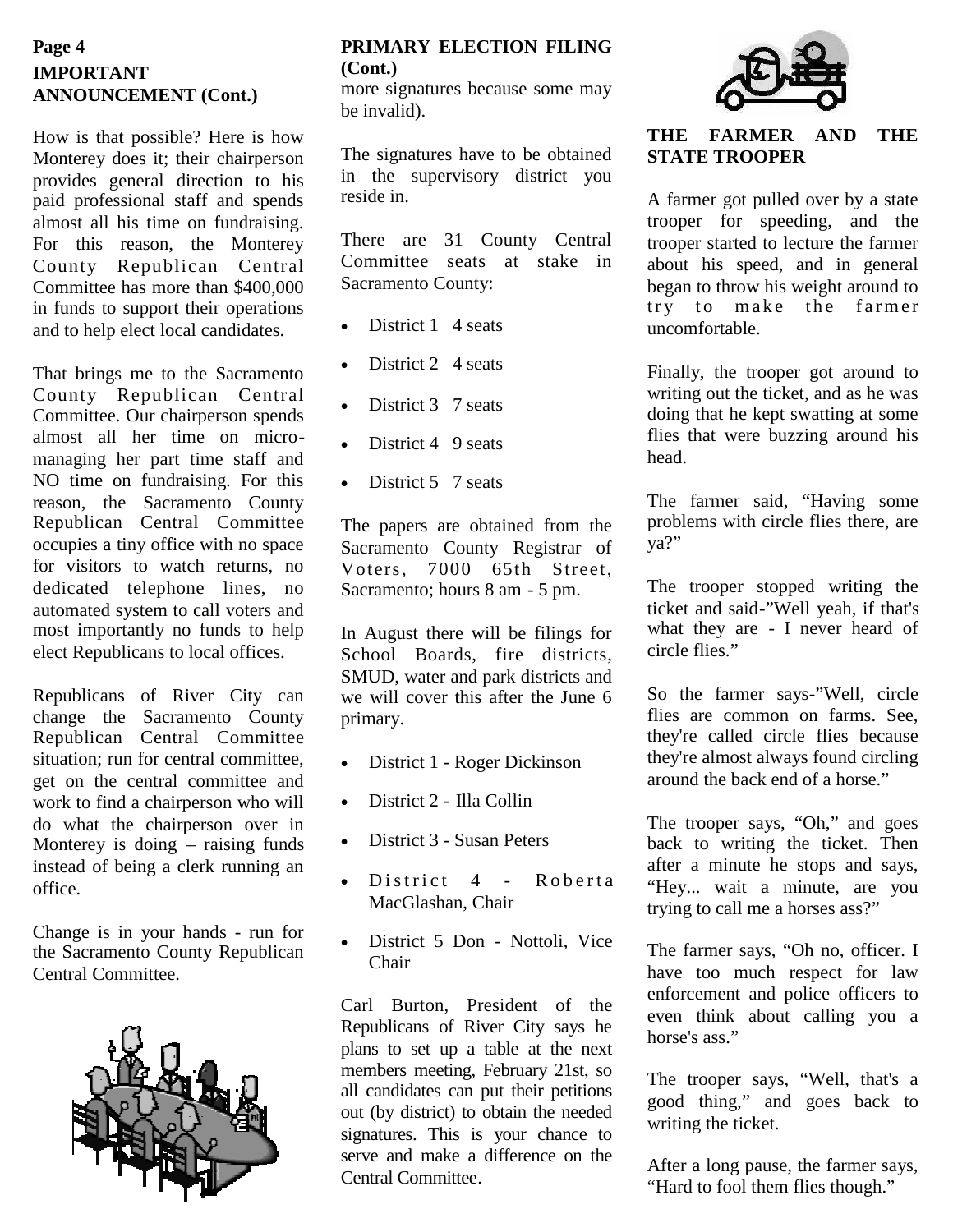# **Page 5 CARL'S WASHINGTON BUZZ**

Did you see Sen. McCain's mother setting in gallery while President Bush gave his state of union address? She was overheard telling others that her son "is running now for President"

When the Presidents' Cabinet filed into the room at the State of the Union address did you noticed that Veterans Affairs Secretary Jim Nicholson was absent on Tuesday evening? That means he watched the President's speech on TV at an undisclosed location away from the Capitol. He was given full secret service protection and was prepared to take over and run the government in the unlikely event of a disaster since the President, Vice President, cabinet, congress, and Supreme Court Justices were on the House floor. The tradition began during the cold war but is certainly meaningful since 9/11.

The Capitol police officer who arrested activist Cindy Sheehan went home from work early on the day after the President's speech because he was receiving death threats.

A rumor heard around Washington DC Republican headquarters has it that the GOP is going to hold their 2008 convention in New York City. But Anaheim, CA and Tampa, FL are also under consideration.

I have been told that Republican conservatives have set their sights on Senator Allen from Virginia to run for President 2008. He was the keynote speaker for the Ronald Reagan Banquet at the annual Conservative Political Action Conference held February 10 in Washington.

If you remember your history there was time when if you lived in Louisiana and your name was Long you could run for office - any office - and be elected. Now it seems your family name has to be Landrieu. Lt. Governor Mitch Landrieu, D-La., plans to challenge embattled New Orleans Mayor Ray Nagin in the April municipal election. He is the brother of Sen. Mary Landrieu, D-La<sub>v</sub> and the son of former New Orleans mayor and HUD Secretary Moon Landrieu. Louisiana likes to keep it all in the family.

## **HAVE A LAUGH OR TWO:**

In the beginning, God created the Heavens and the Earth and populated the Earth with broccoli, cauliflower and spinach, green and yellow and red vegetables of all kinds, so Man and Woman would live long and healthy lives.

Then using God's great gifts, Satan created Ben and Jerry's Ice Cream and Krispy Creme Donuts. And Satan said, "You want chocolate with that?" And Man said, "Yes!" and Woman said, "and as long as you're at it, add some sprinkles." And they gained 10 pounds.. And Satan smiled.

And God created the healthful yogurt that Woman might keep the figure that Man found so fair. And Satan brought forth white flour from the wheat, and sugar from the cane and combined them. And Woman went from size 6 to size 14.

So God said, "Try my fresh green salad." And Satan presented Thousand-Island Dressing, buttery croutons and garlic toast on the side. And Man and Woman unfastened their belts following the repast.

God then said, "I have sent you

heart healthy vegetables and olive oil in which to cook them." And Satan brought forth deep fried fish and chicken-fried steak so big it needed its own platter. And Man gained more weight and his cholesterol went through the roof.

God then created a light, fluffy white cake, named it "Angel Food Cake," and said, "It is good." Satan then created chocolate cake and named it "Devil's Food."

God then brought forth running shoes so that His children might lose those extra pounds. And Satan gave cable TV with a remote control so Man would not have to toil changing the channels. And Man and Woman laughed and cried before the flickering blue light and gained pounds.

Then God brought forth the potato, naturally low in fat and brimming with nutrition. And Satan peeled off the healthful skin and sliced the starchy center into chips and deepfried them. And Man gained pounds.

God then gave lean beef so that Man might consume fewer calories and still satisfy his appetite. And Satan created McDonald's and its 99-cent double cheeseburger. Then said, "You want fries with that?" And Man replied, "Yes! And super size them!" And Satan said, "It is good." And Man went into cardiac arrest.

God sighed and created quadruple bypass surgery.

Then Satan created HMOs.

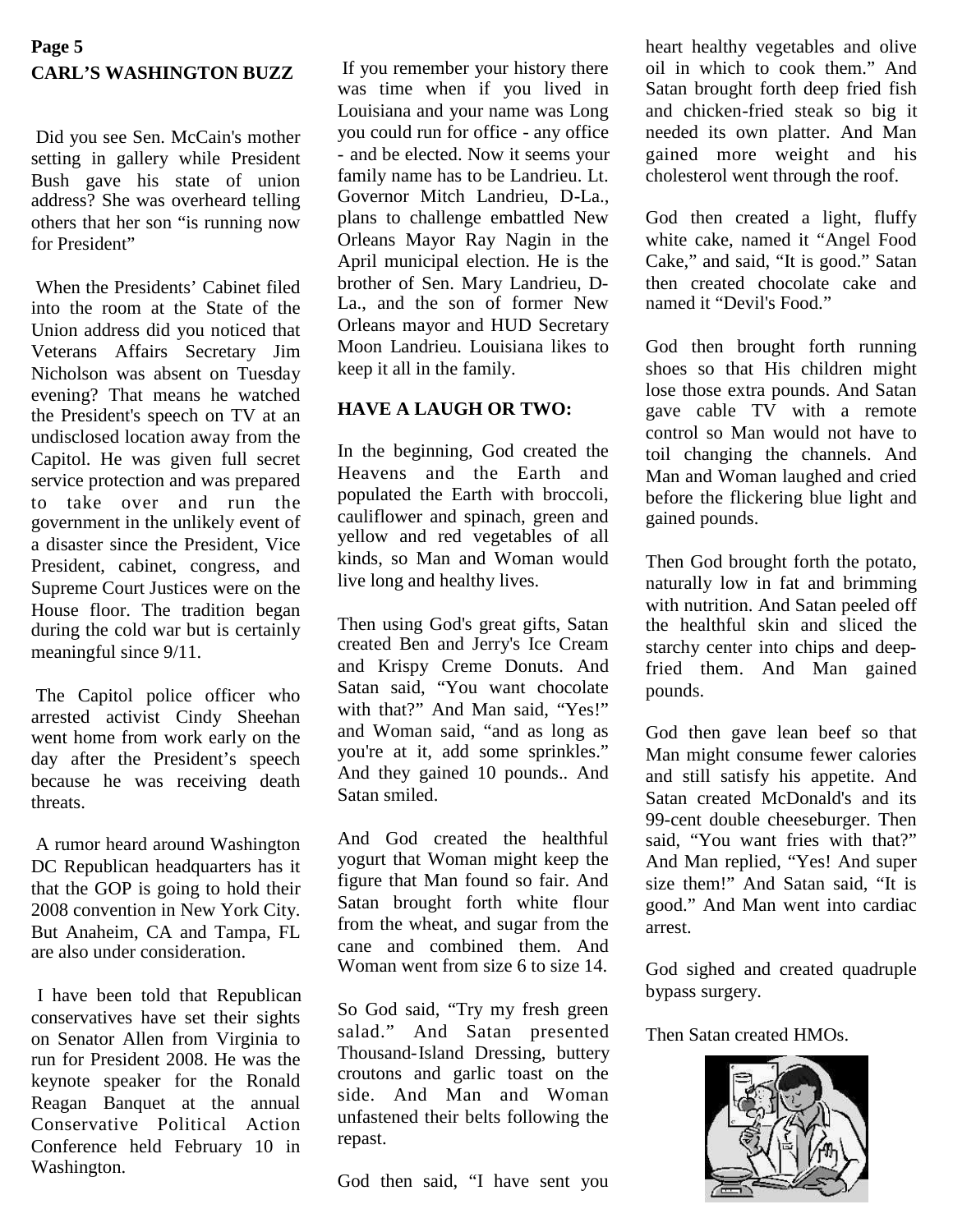# **Page 6 GOVERNOR'S CORNER**



From a speech by Governor Schwarzenegger at San Jose's Tech Museum of Innovation:

"There has been a lot of discussion about our plan in the Capitol, in the newspapers and on TV. And I know that some have called the plan too big, and irresponsible. They are dead wrong. In a state with the size and ambition of California, I say it is irresponsible not to have a vision this bold for our future."

"That is why I have proposed my Strategic Growth Plan: a \$222 billion blueprint to build the roads, bridges, schools, courts, jails, ports, levees - everything we need to maintain our quality of life."

"My plan will reduce congestion by nearly 20 percent over the next ten years, even though our population will increase," said the Governor. "This is so important because traffic congestion alone costs California more than \$17 billion a year in lost productivity."

"We will invest in our ports and make them more efficient. Right now trade is a major job creator in California," stated Governor Schwarzenegger. "But if we don't improve our ports, those jobs will disappear as we lose business to other states and nations. Our investment will mean more trains

loading and unloading goods right at the ports, and trucks on separate toll lanes in the port areas, which will help our businesses get their goods to and from our ports more quickly and handle more trade."

"And something else that sets this investment apart is that it is a plan," added the Governor, noting that in recent decades California has invested piecemeal, "crisis by crisis, traffic jam by traffic jam," and that the state has authorized more than \$42 billion in bonds over the last five years alone, even in the absence of a comprehensive plan for the state's future needs such as the one the Governor is proposing.

"Add all of these things up - better roads, better ports, better public safety, better air and water, better schools - and you see why the Strategic Growth Plan is a necessity for California. It's good for the people, and it's good for business. It will lead to a jobs and construction boom all around the state, with all the benefits that go along with it. Every dollar spent on construction in this state generates an additional \$1.40 in economic activity. For every \$1 billion in transportation investment, California generates \$750 million in labor income and takes in an additional \$64 million in tax revenues. For every \$1 billion invested in road building, we add nearly 19,000 jobs for working families"

The Governor's plan calls for investing over \$100 billion in transportation to achieve thousands of miles of road improvements, hundreds of miles of new HOV lanes, increased mass transit use and thousands of miles of additional bike and pedestrian lanes.

The state's economic outlook has improved dramatically over the past three years, and the Governor noted that workers compensation reform, his vetoes of "job killer" legislation, the passing of responsible state budgets and paying down the state's debt contributed significantly to California's recovery. Pointing to this recovery, and to the hard work of California's business leaders in making it happen, the Governor said, "Because of your hard work, we can afford to invest. As a matter of fact ... we can't afford not to invest."

For more information about the Governor's Strategic Growth Plan, visit: www.StrategicGrowthPlan.com.



### **Republicans of River City Board of Directors:**

George Bradshaw, 2<sup>nd</sup> Vice President Robert Evans, Treasurer<br>Betty Axup, Membership Secretary Paul Green, Jr., Past President Betty Axup, Membership Secretary Florin Ciuriuc, Director William Chan, Director Richard Eigenheer, Director Ed Gorre, Director Marion Higdon, Director Fred Hildebrand, Director Richard LaFontaine, Director Marko Mlikotin, Director<br>Mary Pearson, Director Barbara Sullivan, Director

Carl Burton, President Norman Jachens, 1<sup>st</sup> Vice President Barbara Sullivan, Director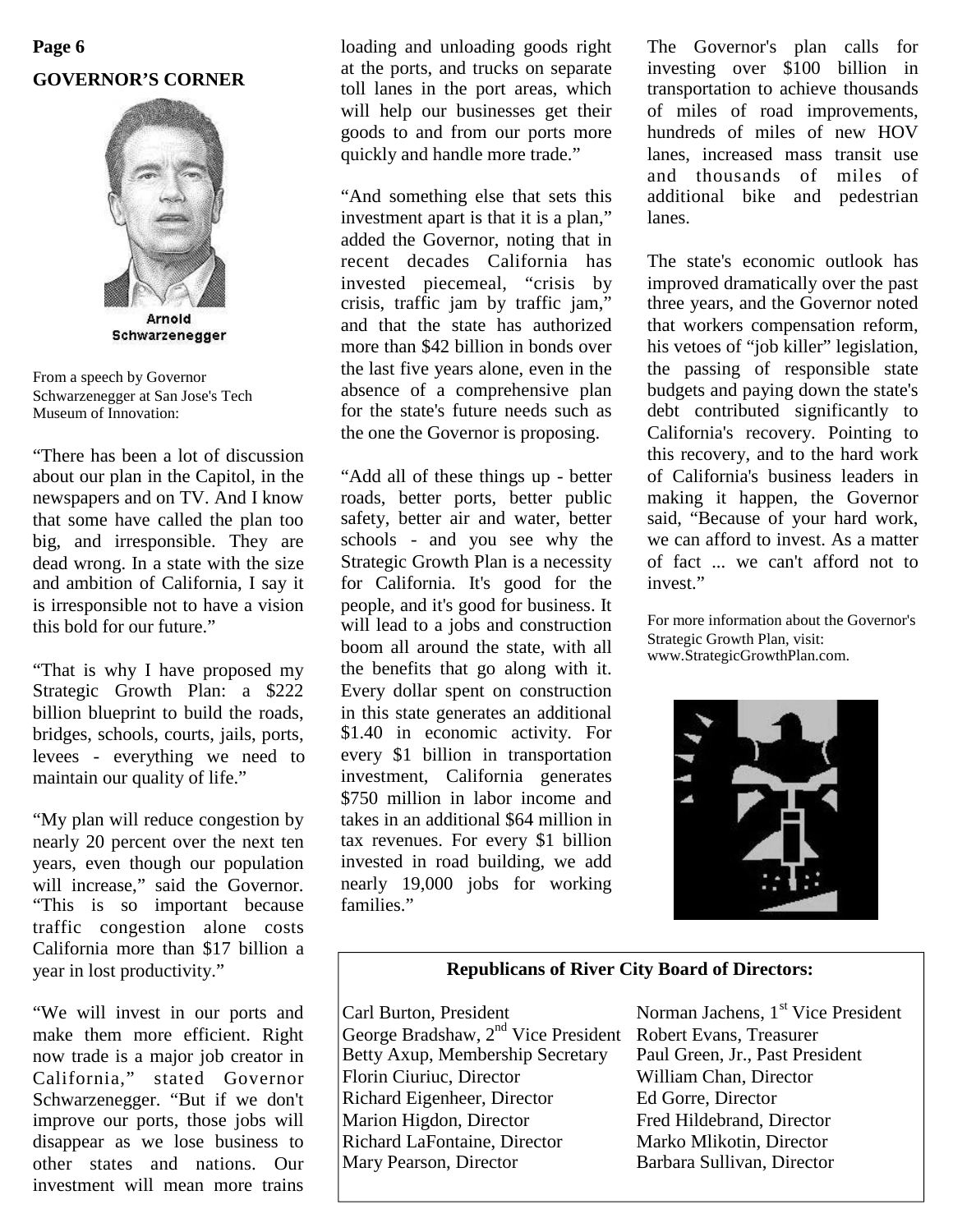# **The President's Corner Page 7**



Carl Burton, President of RRC

Report on the California Congress of Republicans convention.

The California Congress of Republicans (the parent body of Republicans of River City) had a great endorsement convention in Riverside the last weekend in January, with candidates coming before the delegates all day on Saturday seeking our endorsement. Rosario Marin, recently appointed by the Governor to be Sec. of Consumer Affairs was our luncheon speaker on Saturday and California Republican Chairman Duf Sundheim was our banquet speaker. Ron Nehring Vice Chairman of the Party addressed the delegates on Sunday.

Later on Sunday, CCR delegates meet and reaffirmed their endorsement of Governor Arnold Schwarzenegger, endorsed State Senator Tom McClintock for Lt. Governor, Secretary of State Bruce McPherson, State Senator Abel Maldonado for Controller and State Senator Chuck Poochigian for Attorney General. On the first ballot they endorsed Steve Poizner for state Insurance Commissioner. For the Board of Equalization CCR endorsed Bill Lenoard in the first district, Michelle Steel in third district and Eric Siddall in the

fourth district. We also voted to endorse Keith Carlson for Treasurer of the California Republican Party (CRP). The position of Treasurer and Secretary will be voted on at the State Republican Convention this month February 24-26 in San Jose at the Fairmont Hotel (for more information visit the web site http://www.cagop.org).

The Republicans of River City delegates included Patty & Fred Hildebrand, Norm Jackens, Barbara Sullivan, Robert Evans and Carl Burton.

At the CRP Convention in San Jose there are a number of workshops starting on Friday at 10:00 am and lasting until 4:00 pm with a Campaign College designed for candidates, managers and activists to focus on local elections.

Saturday there are workshops on California Schools, Campaign Law Seminar, Immigration, Power of Communication, Ballot Integrity, Number 1 Priority - Volunteers, Is California on the Right Track or Wrong Track?, Voter Vault, Communications in the 21st Century, Treasurer's Meeting & Introduction to Campaign Finance Reporting and the Art of Raising Money for our candidates.

**On Sunday expect fireworks at the convention as resolutions are voted on: there is a resolution sponsored by the CRA to resend the endorsement of the Governor and a set of resolutions that the CRA is calling "Pro-GOP resolutions." If passed I believe these resolutions will lead to a complete disaster for the Republican Party in November and they are the way to make sure the Governor is not re-elected.**

**I'm urging all Republicans of River City and CCR delegates and guests to attend the state CRP convention and defeat these so called Pro-GOP resolutions.**

Would you like to be a contributor to the Republicans of River City newsletter? If so, let us know about it!

Send an email to us at editor@sacrrc.com.



**Would you be interested in placing an ad for your business, product or service in this newsletter?**

**The Republicans of River City newsletter is read by more than 750 Republicans and Republican policy supporters.**

**If you are interested in placing an ad in the Republicans of River City newsletter, contact Carl Burton at 916-359-5741 or** send an email to **editor@sacrrc.com.**

**Carl will discuss ad rates and the terms and conditions of advertising in our newsletter with you. We look forward to helping you reach new customers with your ad.**



Volume 2006, Issue 2 P. O. Box 1635 Carmichael, CA 95609-1635

Editor: Robert S. Evans Telephone 359-5741